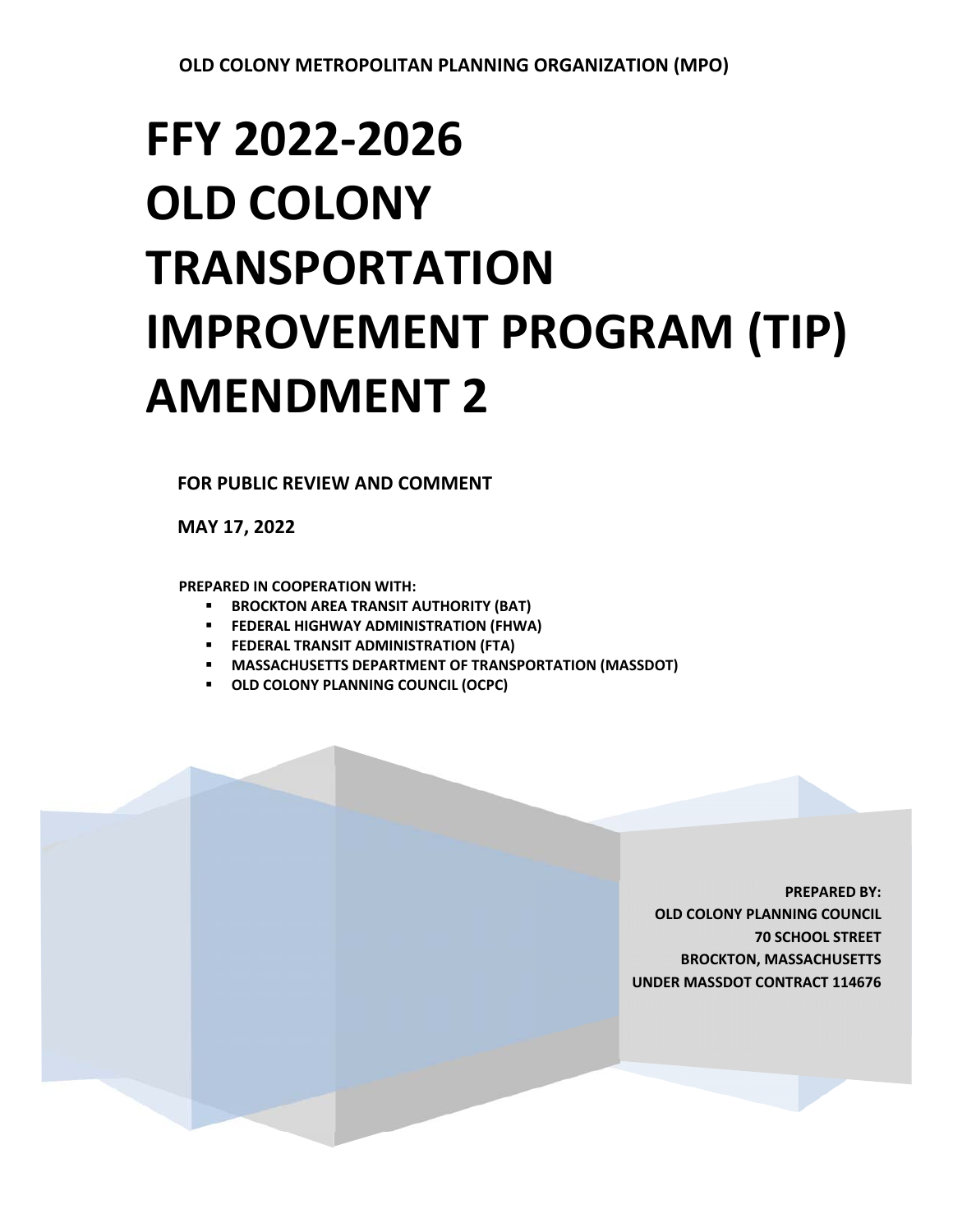## **FFY 2022‐2026 OLD COLONY TRANSPORTATION IMPROVEMENT PROGRAM (TIP) AMENDMENT 2**

The Old Colony Transportation Improvement Program (TIP) is a program of capital improvements and operating assistance for the transportation system in the Old Colony Region. The Old Colony TIP lists projects (highway, bridge, and transit) and operational assistance that receive federal funds and may list some projects that do not receive federal funds.

As a result of the 2022 Federal Appropriations Act releasing the increased FFY 2022 Bipartisan Infrastructure Law (BIL) apportionments, there is an approximate \$3.2 million dollar increase in available regional targets funds in FFY 2022 of the Old Colony TIP.

Amendment 2 includes the following one (1) change:

## **FFY 2022**

- **1. BROCKTON AREA TRANSIT (BAT) ‐ BAT FLEX TO FTA BUY REPLACEMENT 35‐FT BUS ELECTRIC (5)** 
	- o AMENDMENT: ADD PROJECT: BAT FLEX TO FTA TO BUY REPLACEMENT 35‐FT BUS ELECTRIC (5). (Adding project to FFY 2022; Converting FTA 5307 (\$2,600,000) to Regional Target Dollars in FFY 22; BAT 5307 Carryover in the amount of \$108,333 to provide remaining federal share; Match provided by RTACAP; FTA Line Item is 11.12.02)